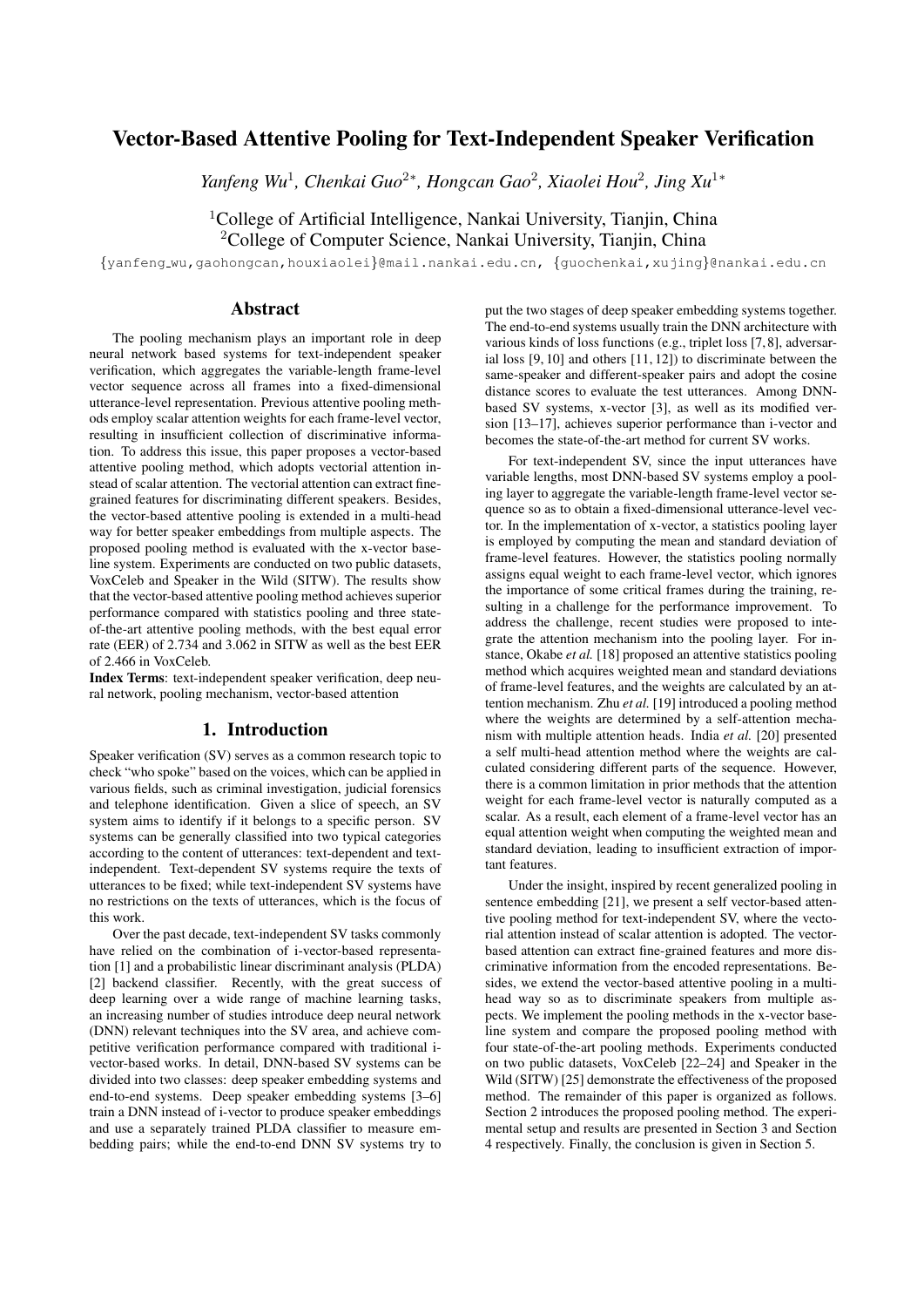# 2. Attentive pooling method



(a) Attentive statistics pooling. (b) Vector-based attentive pooling.

Figure 1: *Structure of two attentive pooling methods.*

In this section, we review the scalar attentive pooling method called attentive statistics pooling [18] for textindependent SV, and then describe the proposed vector-based attentive pooling method.

#### 2.1. Attentive statistics pooling

Attentive statistics pooling method aims to capture more information for important frame-level features with respect to a longterm feature variation. Given a sequence of encoded hidden representation, this method assigns a weight over each representation of the sequence through a trainable layer and then obtains respective weighted mean and weighted standard deviation of these representations as the utterance-level representation.

Considering that the frame-level encoded representation is a sequence of hidden vectors, denoted as  $H =$  $[h_1, ..., h_t, ..., h_T] \in \mathbb{R}^{T \times N}$  with  $h_t = [e_{t1}, ..., e_{tn}, ..., e_{tN}]$ where  $T$  is the number of frames and  $N$  is the dimension of each hidden vector  $h_t$ . The relevant scalar weight for each element of the vector  $h_t$  can be defined as follows:

$$
w_t = \tau(v^T f(Wh_t + b)), \tag{1}
$$

where  $\tau$  is the softmax activation function calculated as follows:

$$
\tau(e_t) = \frac{\exp(e_t)}{\sum_{t=1}^T \exp(e_t)}.
$$
\n(2)

In Eq. (1),  $W \in \mathbb{R}^{N \times N}$  is the weight matrix;  $b \in \mathbb{R}^{N}$  is the bias item;  $v \in \mathbb{R}^N$  is the weight vector;  $f(\cdot)$  is a non-linear activation function, e.g. ReLU.

Given the set of weights over all elements of the sequence, the weighted mean vector  $\mu$  and weighted standard deviation vector  $\sigma$  can be obtained by the following equations:

$$
\mu = \sum_{t=1}^{T} w_t h_t,\tag{3}
$$

$$
\sigma = \sqrt{\sum_{t=1}^{T} w_t h_t \odot h_t - \mu \odot \mu}, \tag{4}
$$

where  $\odot$  denotes the element-wise product.

Finally, the utterance-level representation  $E$  is the concatenation of  $\mu$  and  $\sigma$ :

$$
E = [\mu; \sigma]. \tag{5}
$$

Note that the weighted mean  $\mu$  and standard deviation  $\sigma$ effectively reflect the speaker's nature in terms of the temporal variations over long-term contexts, whose effectiveness has been proved in recent studies [18, 19]. Therefore, we also generate the concatenated weighted mean and standard deviation vector as the output of pooling layer in the implementation of the vector-based attentive pooling method.

#### 2.2. Vector-based attentive pooling method

The attentive statistics pooling method provides the attention weight  $w_t$  for each vector  $h_t$  at the frame t as a scalar, where each element  $e_{tn}$  of the  $h_t$  has the same weight. Nonetheless, each element can have different weight for a better discriminative utterance-level representation. Based on above observations, we present a self vector-based attentive pooling method for text-independent SV, as shown in Figure 1.

The vector-based attention was first proposed in [21] for sentence embedding. Such attention provides a vectorial attention weight for each encoded hidden representation, which collects more discriminative information than traditional scalar attention. The vector-based attention weight over all frames can be represented as a matrix  $A = [a_1, ..., a_t, ..., a_T] \in \mathbb{R}^{T \times N}$ with  $a_t = [w_{t1}, ..., w_{tn}, ..., w_{tN}]$ . The  $a_t$  is the vectorial weight for each element of the vector  $h_t$  at the frame t, and the matrix can be computed as:

$$
A = \tau (W_2 f (W_1 H^T + b_1) + b_2)^T, \tag{6}
$$

where  $W_1 \in \mathbb{R}^{d_a \times N}$  and  $W_2 \in \mathbb{R}^{N \times d_a}$  are weight matrices;  $b_1 \in \mathbb{R}^{d_a}$  and  $b_2 \in \mathbb{R}^N$  are bias items;  $d_a$  is a hyper-parameter. The softmax function ensures that the sum of all elements is 1 in every column of the weight matrix A. Each element  $w_{tn}$  of the vector  $a_t$  is the attention weight for the element  $e_{tn}$  of the  $h_t$ . The scalar attention is a special case of the vector-based attention when the element in  $a_t$  is equal to each other, which can be represented as

$$
w_{t1} = \dots = w_{tn} = \dots = w_{tN}, \forall t \in \{1, ..., T\}.
$$
 (7)

In order to make the vectorial attention discriminate features from multiple aspects, we extend the pooling method in a multi-head way as following equation:

$$
A^{i} = \tau(W_{2}^{i} f(W_{1}^{i} H^{T} + b_{1}^{i}) + b_{2}^{i})^{T}, \forall i \in \{1, ..., I\},
$$
 (8)

where  $A^i$  is the vectorial weight matrix generated by *i*-th attention head and  $I$  is the number of attention heads.

The *i*-th weighted mean vector  $\mu^{i}$  can be calculated by summing up the element-wise products of each frame-level vector  $h_t$  and the vectorial weight  $a_t^i$ :

$$
\mu^{i} = \sum_{t=1}^{T} \alpha_{t}^{i} \odot h_{t}, \forall i \in \{1, ..., I\}.
$$
 (9)

And the *i*-th weighted standard deviation vector  $\sigma^i$  can be acquired as follows:

$$
\sigma^{i} = \sqrt{\sum_{t=1}^{T} \alpha_{t}^{i} \odot h_{t} \odot h_{t} - \mu^{i} \odot \mu^{i}}, \forall i \in \{1, ..., I\} \quad (10)
$$

Finally, the output  $E'$  of the vector-based attentive pooling layer is the vector concatenating  $\mu^i$  and  $\sigma^i$  in all I attention heads:

$$
E' = [\mu^1; \dots; \mu^I; \sigma^1; \dots; \sigma^I]
$$
 (11)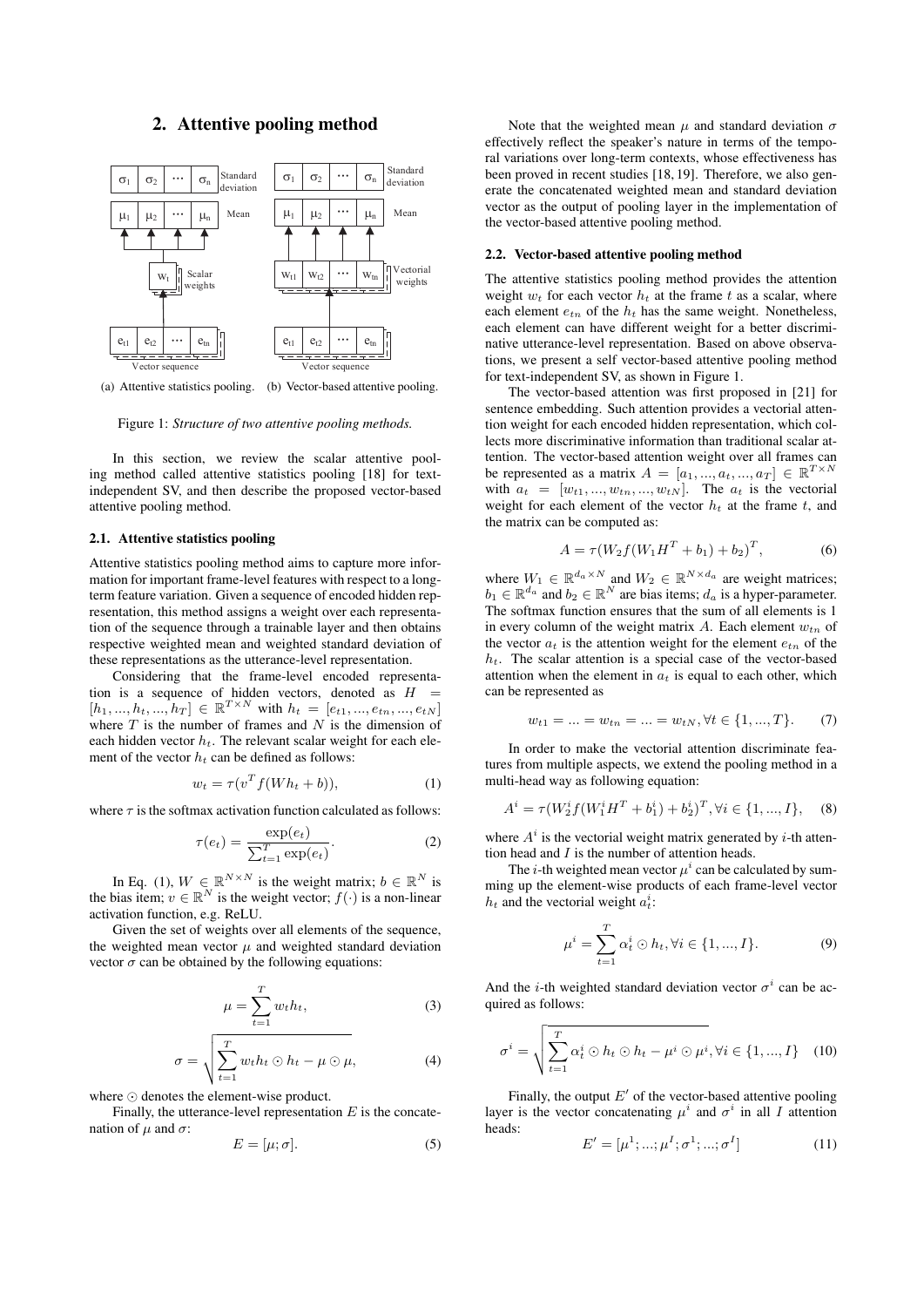Table 1: *Experimental results on SITW. Boldface values are the best results.*

| <b>Embedding</b> (Attention heads) | <b>Parameters</b> | <b>Development</b> |              |              | <b>Evaluation</b> |              |              |  |
|------------------------------------|-------------------|--------------------|--------------|--------------|-------------------|--------------|--------------|--|
|                                    |                   | $EER(\%)$          | $DCF10^{-2}$ | $DCF10^{-3}$ | $EER(\%)$         | $DCF10^{-2}$ | $DCF10^{-3}$ |  |
| $i$ -vector [1]                    |                   | 5.622              | 0.4799       | 0.6814       | 6.534             | 0.5211       | 0.6939       |  |
| statistics pooling [3]             | 4.4M              | 3.389              | 0.3367       | 0.5315       | 3.581             | 0.3639       | 0.5618       |  |
| self multi-head attention [20]     | 3.6M              | 3.157              | 0.3152       | 0.5270       | 3.417             | 0.3464       | 0.5367       |  |
| attentive statistics pooling [18]  | 6.7M              | 2.772              | 0.3042       | 0.5083       | 3.280             | 0.3302       | 0.5371       |  |
| self-attentive pooling $(1)$ [19]  | 5.2M              | 3.003              | 0.3094       | 0.4784       | 3.472             | 0.3409       | 0.5489       |  |
| self-attentive pooling(2) [19]     | 6.7M              | 2.965              | 0.3190       | 0.5044       | 3.390             | 0.3421       | 0.5272       |  |
| self-attentive pooling(5) [19]     | 11M               | 3.157              | 0.3062       | 0.4804       | 3.144             | 0.3355       | 0.5136       |  |
| vector-based attentive pooling(1)  | 5.9M              | 2.849              | 0.2808       | 0.4628       | 3.062             | 0.3218       | 0.5044       |  |
| vector-based attentive pooling(2)  | 8.9M              | 2.734              | 0.2845       | 0.4601       | 3.062             | 0.3195       | 0.4955       |  |
| vector-based attentive pooling(3)  | 12M               | 3.080              | 0.2919       | 0.4801       | 3.253             | 0.3402       | 0.5314       |  |

If the vector-based attention is multi-head, a penalty term P is added to the cross-entropy loss function:

$$
P = \rho \sum_{i=1}^{I} \sum_{j=i+1}^{I} \max(\lambda - ||A^{i} - A^{j}||_{F}^{2}, 0)
$$
 (12)

where  $\rho$  and  $\lambda$  are corresponding hyper-parameters;  $|| \cdot ||_F$  represents the Frobenius norm of matrix. The penalty term encourages the diversity of the attention matrices across different heads of attention so that each head can collect dissimilar information.

# 3. Experimental setup

#### 3.1. Datasets and baselines

The experiments are conducted on two public datasets, Vox-Celeb [22, 23] and SITW [25], which have been commonly used in relevant comparative experiments [26–28]. The training set is the development portion of VoxCeleb2 without any data augmentation technique, which contains 5994 speakers and over one million utterances. There are three test sets in the two datasets including SITW development core-core condition, SITW evaluation core-core condition and VoxCeleb1 test portion. The VoxCeleb dataset contains short utterances with the average length of 8 seconds, while the duration of utterances in SITW dataset ranges from 6 seconds to 180 seconds. Hence, all models in our experiment can be evaluated with both short and long utterances.

There are two baseline systems in our experiment, x-vector [3] and i-vector [1]. In x-vector system, the proposed vectorbased attention pooling is compared with three baseline pooling methods: (i) statistics pooling of traditional x-vector, (ii) attentive statistics pooling [18], (iii) self multi-head attention based pooling [20], and (iv) self-attentive pooling with single head, two heads and five heads [19]. For better comparison, the vector-based attentive pooling is set with a single head, two heads and three heads, respectively.

#### 3.2. Model Configuration

For the i-vector baseline, the input acoustic features are 24 dimension MFCCs with deltas and delta-deltas, which have a total of 72 dimensions. For the x-vector baseline, MFCCs of 30 dimensions are used. All features are acquired from 25ms windows with 10ms shift between frames. In addition, we exploit mean normalization with a 3-second window, and adopt energy-based voice active detection (VAD) to remove the nonspeech frames. The data preprocessing step is handled by Kaldi toolkit [29].

The parameters of baseline systems and methods are configured as corresponding literature. In i-vector system, the dimension of i-vector is 400. In x-vector system, the dimension of the first four frame-level layers and two utterance-level FC layers is set as 512; while the dimension of fifth frame-level layer is set as 1500. For the self multi-head attention based pooling, the number of heads is set as 15. For the self-attentive pooling, the parameter  $d_a$  is set to 500. For the proposed vector-based attentive pooling, the parameter  $d_a$ ,  $\rho$  and  $\lambda$  are set to 500, 1 and 1 respectively.

The embedding extraction and network training of all DNN-based systems are implemented on an existing Tensorflow tookit [30], where the standard softmax with cross entropy loss function and stochastic gradient descent (SGD) optimizer with momentum of 0.9 are employed to compute the loss score. The batch size is set as 128. The learning rate is set to 0.001 initially, and then is continuously halved once the validation loss fails to decrease for a while till it goes down below  $10^{-6}$ . Afterwards, the outputs of the second utterance-level layer are extracted as speaker embeddings. We use the PLDA model implemented in Kaldi as the backend classifier to compute verification scores for all comparative systems. The extracted embeddings are centered and projected to 200-dimensional vectors using linear discriminative analysis (LDA), which are then length-normalized and computed by the PLDA.

# 4. Result

We evaluate the experimental results in terms of equal error rate (EER) and the minimum of normalized detection cost function for which the prior target probability is set as  $0.01$  (DCF10<sup>-2</sup>) and  $0.001$  (DCF10<sup>-3</sup>).

#### 4.1. Results on SITW

Table 1 shows the performance on SITW. All attentive pooling methods outperform statistics pooling and the two-head vectorbased attentive pooling achieves the best performance in almost all metrics, which suggests the proposed method is effective for text-independent SV. In terms of single-head attention whose parameters are less than multi-head attention, the vector-based pooling also results in better performance than other attentive methods in almost all aspects except for the EER of Development set. This result indicates that the vector-based pooling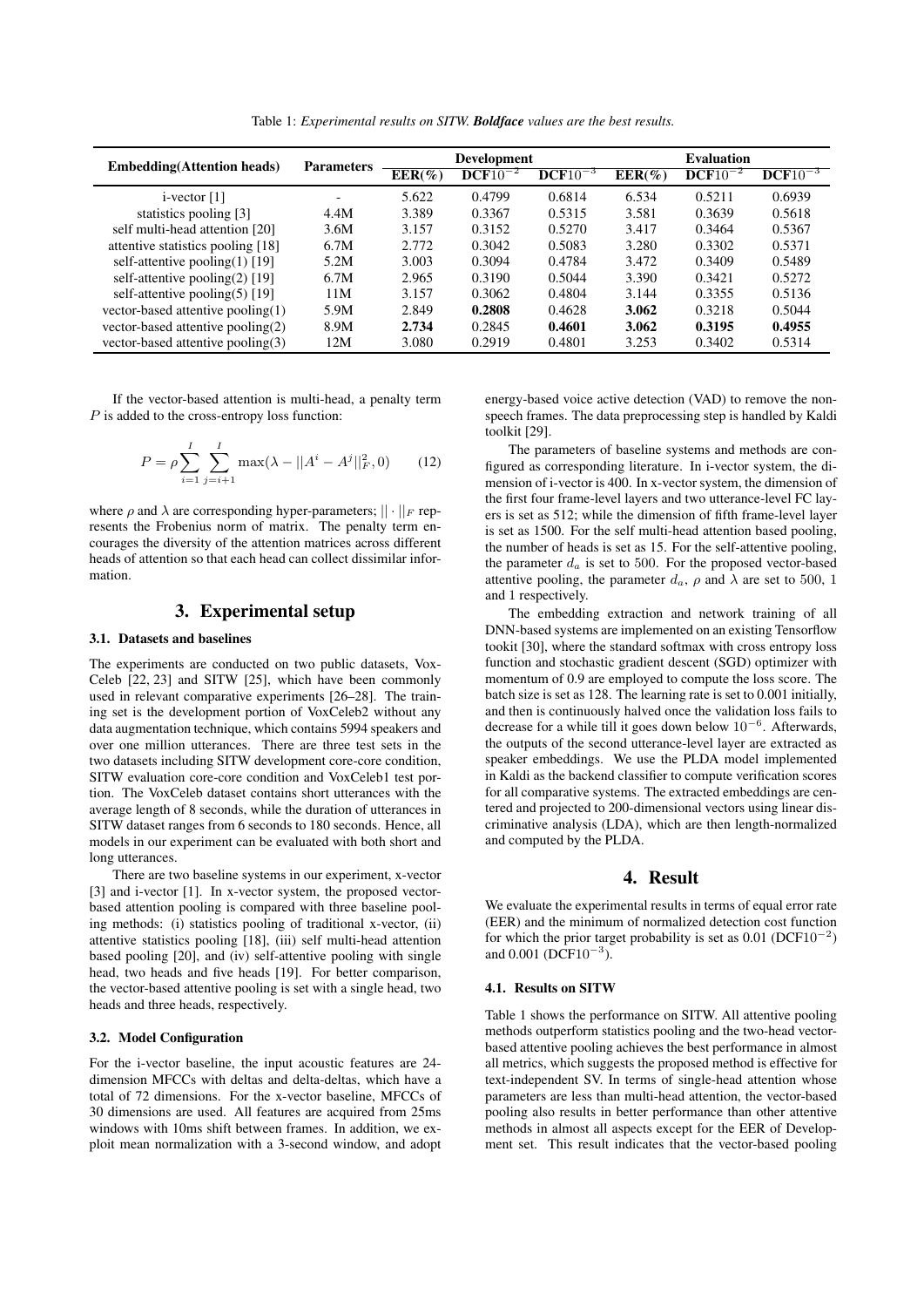Table 2: *EER(%) for different durations on SITW. Boldface values are the best results.*

| <b>Embedding</b> (Attention heads) | <b>Development</b> |        |            |       | <b>Evaluation</b> |            |            |       |
|------------------------------------|--------------------|--------|------------|-------|-------------------|------------|------------|-------|
|                                    | $<$ 15s            | 15-25s | $25 - 40s$ | >40s  | $<$ 15s           | $15 - 25s$ | $25 - 40s$ | >40s  |
| $i$ -vector [1]                    | 6.452              | 5.609  | 5.331      | 5.287 | 7.901             | 6.789      | 5.507      | 6.426 |
| statistics pooling [3]             | 3.970              | 3.341  | 3.026      | 3.172 | 4.289             | 3.585      | 2.753      | 3.916 |
| self multi-head attention [20]     | 3.722              | 3.222  | 2.882      | 3.172 | 4.063             | 3.127      | 2.863      | 4.217 |
| attentive statistics pooling [18]  | 3.226              | 2.745  | 2.738      | 2.870 | 3.612             | 3.204      | 2.753      | 3.715 |
| self-attentive pooling $(1)$ [19]  | 3.722              | 2.745  | 2.882      | 2.870 | 4.063             | 3.432      | 2.753      | 4.217 |
| self-attentive pooling $(2)$ [19]  | 3.226              | 3.103  | 2.594      | 3.172 | 3.837             | 3.280      | 2.533      | 4.016 |
| self-attentive pooling $(5)$ [19]  | 4.218              | 3.103  | 2.882      | 2.870 | 3.386             | 3.204      | 2.533      | 3.614 |
| vector-based attentive pooling(1)  | 2.978              | 2.983  | 2.594      | 2.719 | 3.386             | 3.127      | 2.533      | 3.313 |
| vector-based attentive pooling(2)  | 3.226              | 2.864  | 2.305      | 2.568 | 3.160             | 2.975      | 2.643      | 3.514 |
| vector-based attentive pooling(3)  | 3.226              | 3.222  | 2.594      | 3.323 | 3.612             | 3.432      | 2.533      | 3.514 |

Table 3: *Experimental results on VoxCeleb. Boldface values are the best results.*

| <b>Embedding</b>          | $EER(\%)$ | $DCF10^{-2}$ | $DCF10^{-3}$ |
|---------------------------|-----------|--------------|--------------|
| $i$ -vector [1]           | 5.657     | 0.5016       | 0.6593       |
| statistics [3]            | 2.556     | 0.3079       | 0.5582       |
| self multi-head [20]      | 2.709     | 0.2804       | 0.4032       |
| attentive statistics [18] | 2.593     | 0.2947       | 0.4322       |
| self-attentive $(1)$ [19] | 2.667     | 0.3002       | 0.4307       |
| self-attentive(2) [19]    | 2.773     | 0.2940       | 0.4877       |
| self-attentive $(5)$ [19] | 2.635     | 0.2887       | 0.4041       |
| vector-based attentive(1) | 2.582     | 0.2894       | 0.5126       |
| vector-based attentive(2) | 2.466     | 0.2726       | 0.4286       |
| vector-based attentive(3) | 2.641     | 0.3070       | 0.4107       |

makes the network to collect more discriminative information for speaker embeddings with a single attention head. In addition, the single-head vector-based attentive pooling has only 5.9M parameters, less than that of attentive statistics pooling, which reduces the computational cost of the network.

In order to evaluate the performance of pooling methods on different durations, we divide the test utterances in SITW dataset into four groups based on duration. The duration of four groups are shorter than 15s, between 15s and 25s, between 25s and 40s, and longer than 40s, respectively. Table 2 reports the EER results of all utterance groups. The single-head and twohead vector-based attentive pooling achieves the best EERs in almost all duration conditions except for 15-25s of the development set, which indicates that this method is robust to various durations. In addition, we observe that the performance of some utterance groups is lower for most methods, e.g. groups shorter than 15s in both two testsets and groups longer than 40s in SITW Evaluation testset, which suggests that speaker verification of very short and long utterances is more challenging. Our proposed vector-based attentive pooling achieves improvements over other pooling methods in these two duration groups, demonstrating the effectiveness of our method in both short and long utterances.

### 4.2. Results on Voxceleb

Table 3 shows the performance on VoxCeleb. The vector-based attentive pooling with two attention heads lead to the best EER as well as  $DCF10^{-2}$ . Surprisingly, most attentive pooling methods are not more effective than statistics pooling. Only twohead vector-based attentive pooling outperforms statistics pooling in terms of EER. The main reason may be that the short duration of test utterances in VoxCeleb fails to make the network emphasize important features. The experimental results suggest that attentive pooling methods have little impact on performance improvement in VoxCeleb.

#### 4.3. Impact of multi-head attention

Different from self-attentive pooling which performs better with more attention heads, the vector-based attentive pooling achieves the best performance with two attention heads rather than three attention heads, which demonstrates the two-head vector-based attentive pooling can extract sufficient information to discriminate speakers. Apart from that, it can be seen in Table 1 that adding more attention heads results in substantial increase of the network parameters. When the number of attention heads is set for the best performance, the vector-based attentive pooling not only performs better but also reduces the number of attention heads as well as the network parameters compared with the self-attentive pooling.

# 5. Conclusion

In this paper, we propose a vector-based attentive pooling method for text-independent speaker verification, which introduces vectorial attention into the pooling layer of the network architecture. The vectorial attention can extract more discriminative information from the frame-level output. Besides, the vector-based attentive pooling is extended in a multi-head way so as to collect information from multiple aspects.

We evaluate the proposed method with the x-vector baseline system and compare it with statistics pooling and three state-ofthe-art attentive pooling methods. Experiments conducted on VoxCeleb and SITW demonstrate the effectiveness of the proposed method. The vector-based attentive pooling achieves the best EER, DCF10<sup>-2</sup> and DCF10<sup>-3</sup> in SITW, and the best EER and  $DCF10^{-2}$  in VoxCeleb. In the future, we plan to incorporate the proposed method into more DNN-based network architectures and evaluate the effect of different configurations.

### 6. Acknowledgements

This work is supported by Science and Technology Planning Project of Tianjin, China (Grant No.18ZXZNGX00310), Tianjin Natural Science Foundation (Grant No. 17JCZDJC30700 and 19JCQNJC00300), and Fundamental Research Funds for the Central Universities of Nankai University (Grant No.6319140).